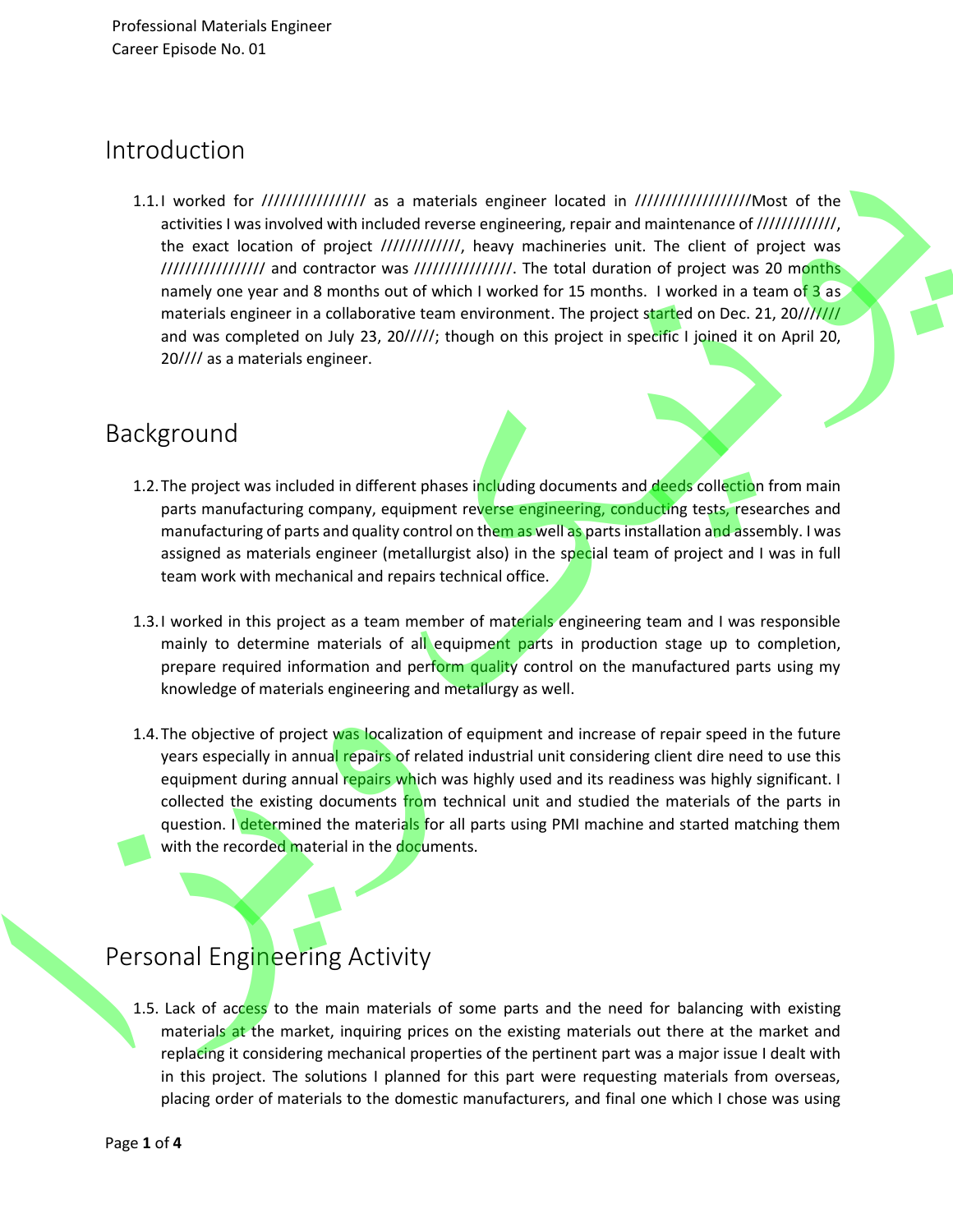replacing materials considering lower costs despite the need for more efforts. I made sure of proper performance of the manufactured parts and tried to use materials that are always accessible for the simplification of repairs process in the future.

- 1.6.I researched about different materials existing out there in the market considering the situation of part, physical and mechanical properties as well as required corrosion for the considered part, I performed tensile, hardness, metallography, and other tests. I studied books in mechanical metallurgy, engineering alloys, steel key, cast iron key, copper key, and aluminum key. I studied ASM handbook as well as ASTM standards.
- 1.7. I used internet widely for searching on science websites to find required information in specific and sometimes I visited many other. I used MS Excel and Access and prepared technical documents for each part including type and production method, and as built drawings and heat treatment process. I prepared a report to introduce replacing materials and compare conducted tests results.
- 1.8.I performed tests, studied required resources, and extracted a good deal of information from variety of resources and analyzed results finally. Considering economic sanctions imposed on our country at the time, I had problems accessing many materials. I worked in a team of 4 and I divided the responsibilities in a just manner and tried to follow a team work approach. Regarding duties such as PMI, preparing documents and sending parts as well as receiving results, analysis of them in addition to other activities, I tried to distribute such activities between team.
- 1.9. I kept cooperating and helping in all other activities. I had meetings with managers, engineers, and repairs unit technicians as well as client mechanical installations experts and engineers. I collected required information including access to data, existing data amount, vulnerability of some parts and exact placement place of them.
- 1.10. Extracted information from these meetings in selection of replacement materials and how to do the tests were very effective. I found and suggested replacing material considering the variety of existing materials and considering the company financial situation etc. I applied ASTM, ISO, and DIN standards. I cooperated to mechanical and electrical engineers. I applied different metallography equipment including light microscope, different agents such as HCI, HF and HNo3, as well as PMI equipment including Spectro.
- 1.11. **I coordinated to the planning unit and studied existing prices in the market; I tried to make** the best purchases at the same time the most efficient material which of course considering economic sanctions was inevitable. I had meetings with planning unit and divided the work procedure and performed required scheduling for each stage considering probable problems. I always care about safety. I was making sure use of safety equipment such as masks, gloves, work clothing, safety googles etc. I used fan for exhaustion of gases.
- 1.12. After manufacture of parts, all activities including parts quality control stages considering metallurgist stage such as type, hardness, and heat treatment were handled by metallurgy unit which I was a part of it as well helping. I performed studies on fittings, and performed non -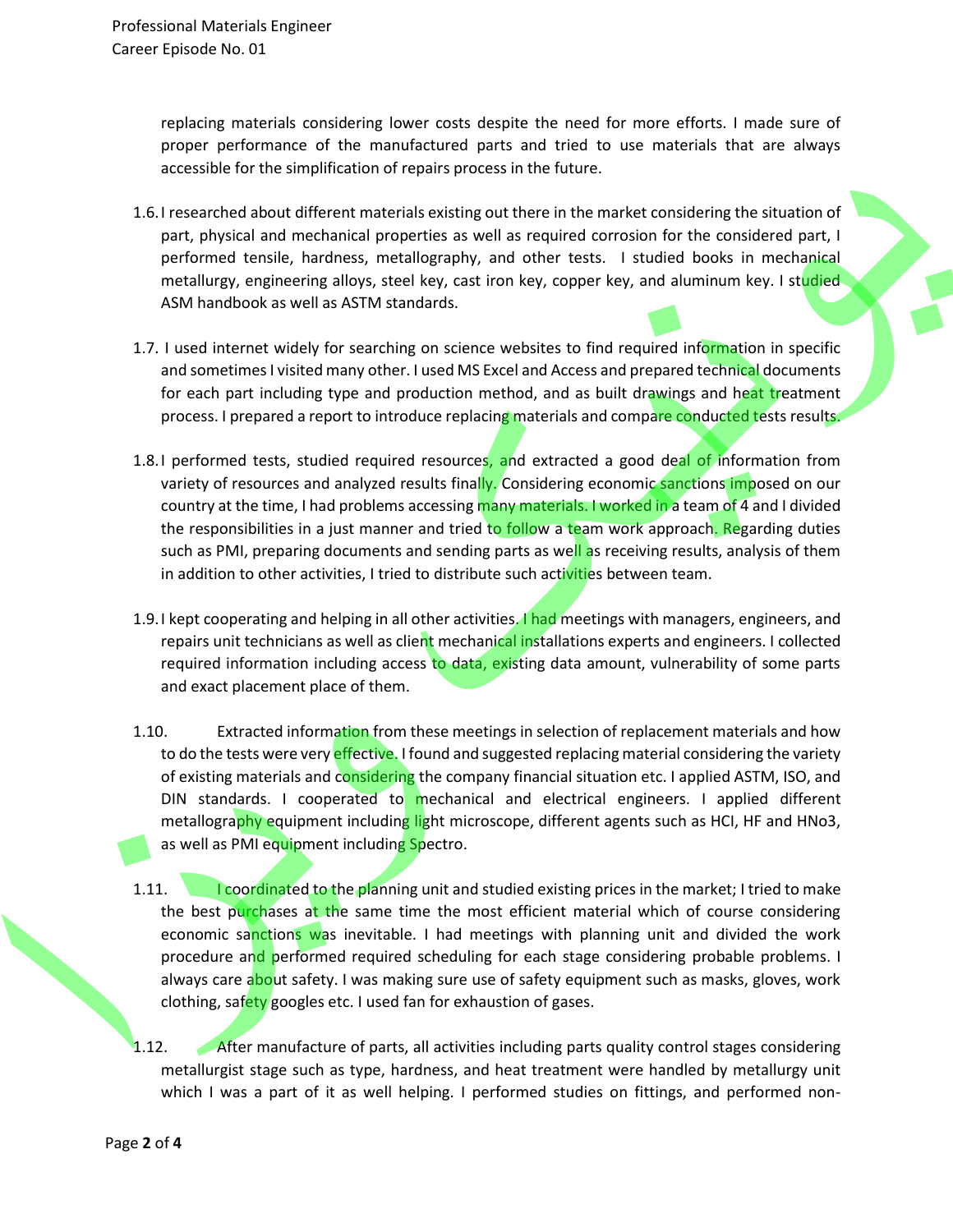destructive tests such as PT, MT and VT. Majority of documents in project were English, and all information on the internet were also English. I divided all existing responsibilities for project conduction in a way that people were involved in all activities equally.

- 1.13. I studied on standards and handbooks as well as other existing references. I researched on current materials and existing ones at the market; I corresponded to the materials manufacturers and working with experienced people, I gained valuable experiences. I had daily meetings with other materials engineers in analysis and study of results. I attended meetings with managers and client engineers. I gained valuable information out of these meetings.
- 1.14. I had to search and find information about heat treatment process for some parts that I lacked information in technical documents, determining process and parameters. I used variety of resources to find the best heat treatment regime to manufacture considered part according to its performance and need to favorite properties. I performed mechanicals on the thermally processed operations samples using different methods to find the most optimized method and study whether obtained results are different from tests conducted on the main part.
- 1.15. I prepared report from optimized heat treatment method and compared the results with outcome results from tests performed on the main parts and then prepared the final report. Considering lack of information in provided technical documents, I performed a lot of studied on the way of performing heat treatment to achieve desired properties. I had good deal of consultations; I talked to mechanical engineers and university professors in mechanical and metallurgy fields and received good deal of consultations.
- 1.16. The project was commissioned successfully and then completed. All solutions were studied in team meetings and management was fully informed about final decision. In some occasions, the solutions were denied considering lack of access to the requested materials and alternative solutions were provided.

# **Summary**

- 1.17. Client was satisfied about the way project was done and results of the project made him happy; though in my opinion it was possible that there was more need required to perform the project with higher quality materials and apply more accurate tests on the parts to achieve more safety, however due to client dire need for faster completion of project, we ignored many things.
- 1.18. I studied different resources and standards and practically applied them at work; moreover, I cooperated to experienced people and more knowledge had better role in my scientific betterment. As a professional material engineer I see problems and barriers as a good opportunity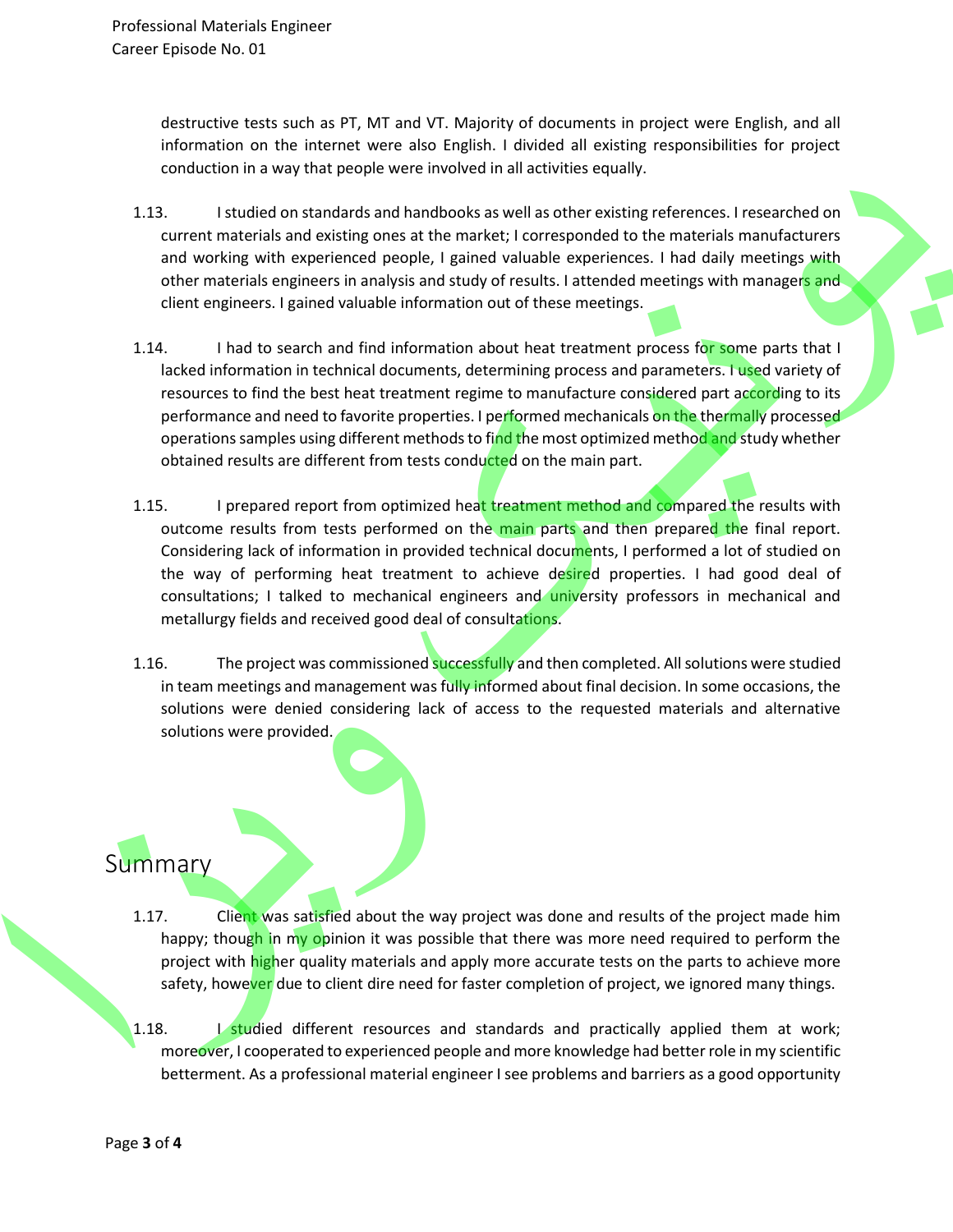to learn and for troubleshooting them, I used the existing facilities or the ones that we could procure; I did my best in this regard as a professional materials engineer.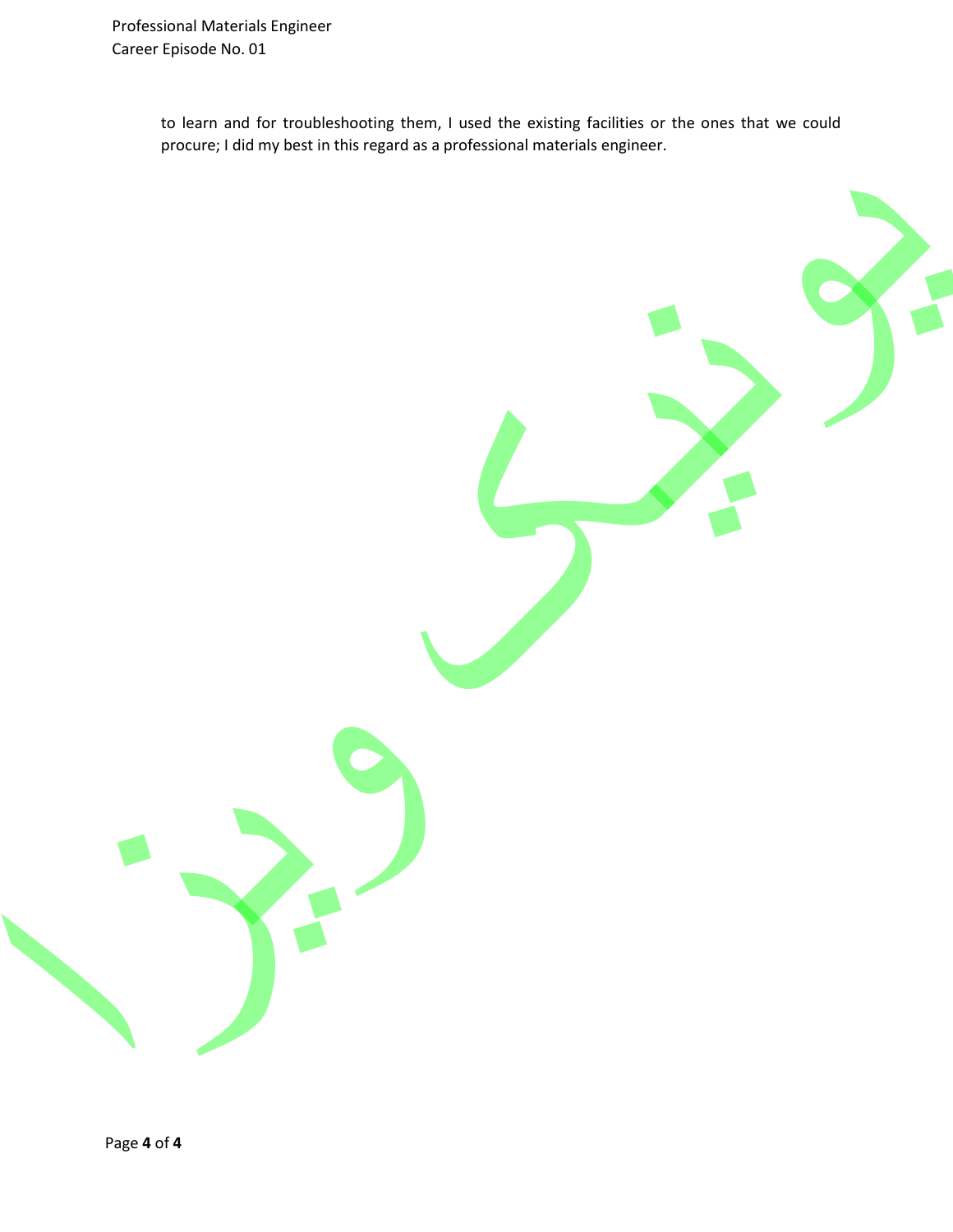#### Introduction

2. 1. I worked for ////////////// materials engineer located in ///////////////////////. The project was  $/$ ////////////////. The exact site of project was  $/$ /////////////////; the client and contractor was ///////////////////. The project took 4 months in total and I was materials engineers assigned with metallurgical responsibilities as well. I worked in this project from the start to the completion. The project started in 21.05.20/////// and completed in 10.09.20//////.

### Background

- 2. 2. The project was collection of documents and deeds of the manufacturing company including catalogues, existing drawings and worked standards as first phase, second phase was BOP disassembly and separation of parts, third phase of project was called reverse engineering and preparing defective parts drawings as well as measurement of parts, design and reverse engineering, and final phase we defined as manufacture of defective parts, BOP repair and reassembly.
- 2. 3. */////////////////////// assigned me as the materials engineer in this project responsible to study and* perform required studies on the defective parts for its replacement with the new material. I performed the required studies and researches. I communicated to the technical office departments, client mechanical engineers, metallurgical engineers, mechanical, superintendent, and production unit manager as well as contractor company management. I determined the type of defective parts and performed feasibility study on changing the defective part according to the client request.
- 2. 4. *//////////////'s* function is to control output gas and oil from oil well and prevents outburst of gas and oil. Considering vulnerability of this part and high working pressure as well as oil well corrosive environment, any type of change in the applied materials in the BOP parts required comprehensive attention and studies as well as making sure of proper performance of it.
- 2. 5. The objective of project was repair and remanufacture of BOP used and unusable parts; and return the equipment back to service. For conducting this project, as a materials engineer, I worked directly under company management and in coordination to the production unit and purchasing unit. I received the required documents from technical unit, studied the material of the parts and then in the first step determined their material and type using PMI. I used corrosion standards especially Nace MR0175.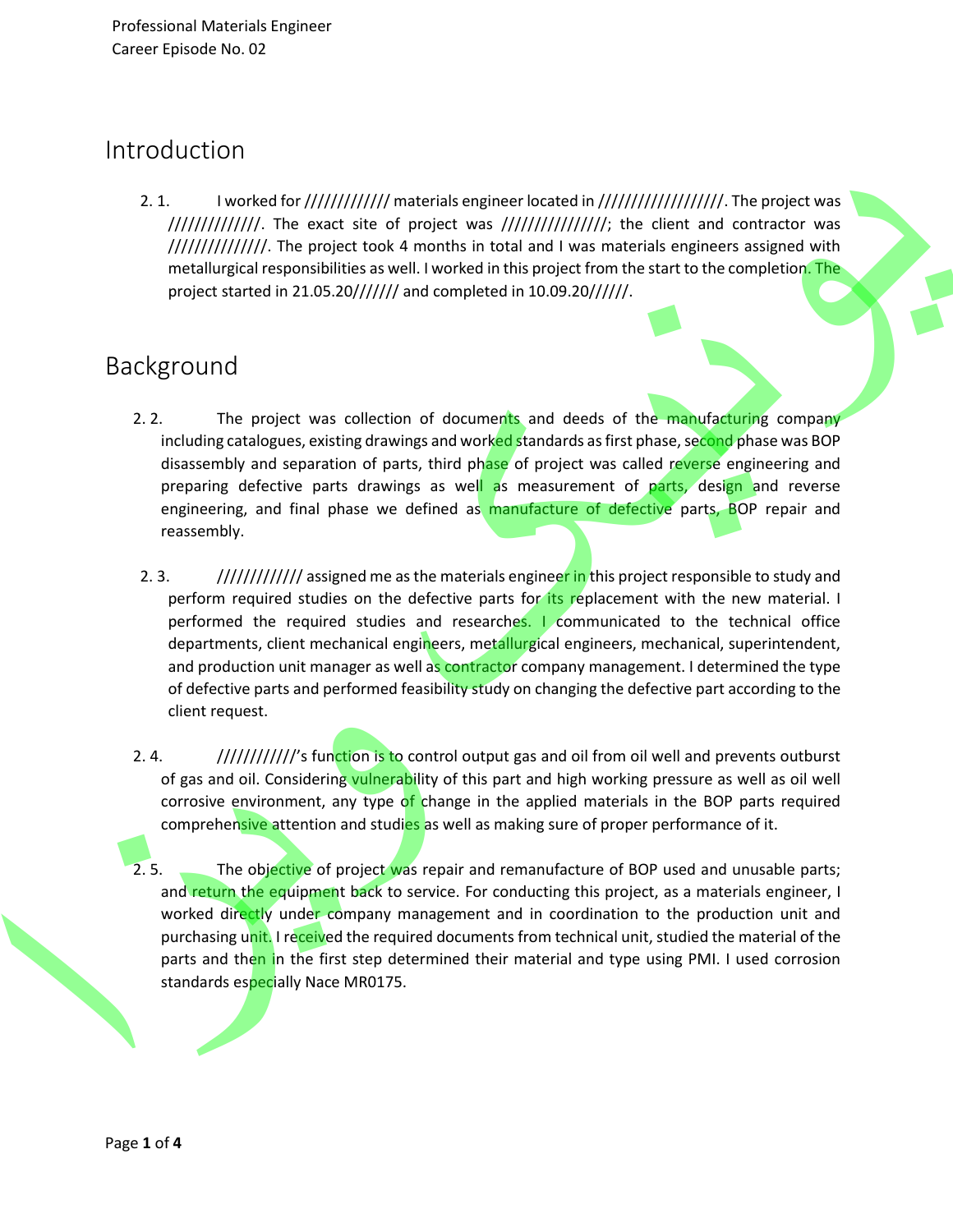# Personal Engineering Activity

- 2. 6. One of the issues was needing to change the material of defective part at the request of client, considering high vulnerability of BOP any changes in the materials required considering all dimensions and parameters as well as probable problems in addition to high security. I considered different options such as purchase and or manufacture of a completely similar part to the defective one and replacement of it. Or sending an order and assigning the work to other companies or research and study on the faulty part and manufacture of a new part with new material.
- 2. 7. My favorite was the last option considering client opinion on the need to change the defective part and the fact that previous material was not satisfactory. Moreover, I had the required team and personnel trained enough to perform the tests according to the standards to make sure of proper performance of part in the existing work condition. I opted out of other alternatives considering the costs and time required which was a lot more than the average. I carried out HIC and SSC tests.
- 2. 8. According to the MR0175, to make sure of proper performance of suggested materials, I carried out HLC and SSC tests as well as tensile and hardness ones. The defective part was working in the H2S (Hydrogen Sulfide) holding environment and for this reason the most important factor in replacement of the part was HIC, SCC, and SWC in the H2S environments. I used ASM handbook vol. 13 and NACE (MR0175) standard as well ASTM standards; I widely used internet for collection of information regarding application and vulnerability of part. I collected more information about materials corrosion.
- 2. 9. I extracted various types of information, studied different standards, and performed tests on the new materials in a way as a research work I can recall. I cooperated with two of my colleague and we divided the responsibilities and duties in the best way possible. For example, regarding metallography, PMI and preparation of documents and parts and receipt of results, as well as its analysis, reverse engineering, and redesign of part, drawing as built drafts for the new parts and many other works in this project, I applied my competencies in human resources management and assigned different responsibilities to different people. I was a cooperative person at work either as a team member or a team leader.
- 2. 10. I attended different meetings with managers, technicians, and engineers in repair, engineering, and maintenance units. I attended several meetings regarding receipt of all information required including access to information, amount of existing information, vulnerability of part and exact place of them. I studied the surrounding environment of parts as well. The information I extracted from these meetings in the selection of replacing material and how of performing tests was very effective.
- 2. 11. I used NACE standards and made sure of proper performance of replacing materials and how the tests were performed. I applied ATM, and NACE standards. I worked with mechanical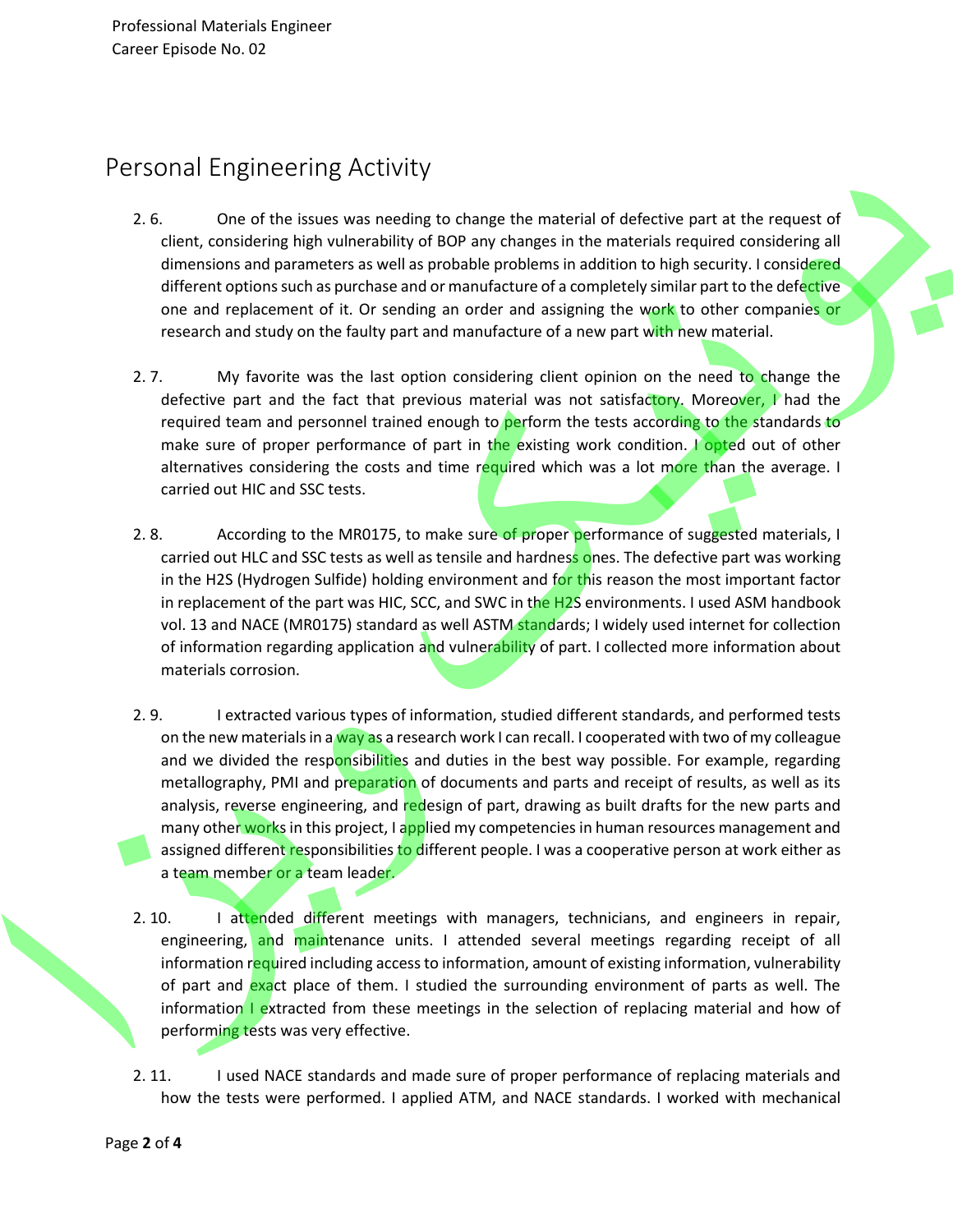engineers and experts in corrosion. I received good deal of information. I tried to classify the information.

- 2. 12. The equipment in metallography included light microscope, all types of sanding, agents, and equipment such as PMI including a set of Spectro for studying the type of materials at all stages. I also worked with mechanical test equipment such as tensile, fatigue and hardness test equipment. In this project, because the project was a genuine one for them, planning unit was not involved scrutinizing the situation and I as a professional material engineer just personally performed researches, studies and planning as well as classification and prioritization of works.
- 2. 13. I had a good care in selecting the materials. I selected a well equipment lab also to work in the project and make sure of the proper tests being conducted and I studied all outcome results in a way. Majority of documents as well standards were in English language, also there were existing information on the internet in English language. I improved my English on a continuing professional development basis in this project. I learnt a lot. I mentored and I accepted mentoring. In the meetings also, during the warmup, I would start explaining some procedures on the internet just to make sure that everyone understands what we are doing and what our plans were.
- 2. 14. I performed good deal of studies on the **standards, handbooks**, and other references. I also researched about materials existing in the market and different manufacturers out there. I researched about the current materials and materials out there in the market. I corresponded to different manufacturers.
- 2. 15. I worked with other team members who were more experienced and I gained valuable experiences in this regard. Other than the materials engineers that I worked with them, daily, I transferred, analyzed, and studied the information and results available. I had various meetings with other team members who had more experiences; I gained valuable deal of information. Other than meetings I had with materials engineer, I talked to the managers and client reps. As I said good conclusions were made regarding materials and parts required for project.

#### **Summary**

- 2. 16. Since I worked according to the world up to date standards, it was very welcomed by client. Most of the solutions were studied and done in a team gathering and then management would come in and start commenting. The project completed with success and client was happy in almost all aspects in the beginning, though throughout the project there were a lot of doubts and problems on the way we were carrying out the research and how to attain favorite results that fortunately within a good teamwork and with high quality we achieved the results which was practical as well and I consider it a great success.
- 2. 17. As a professional engineer, I believe my main duty is to see the problems and try to obviate them in all ways possible especially using existing facilities and considering the situation and